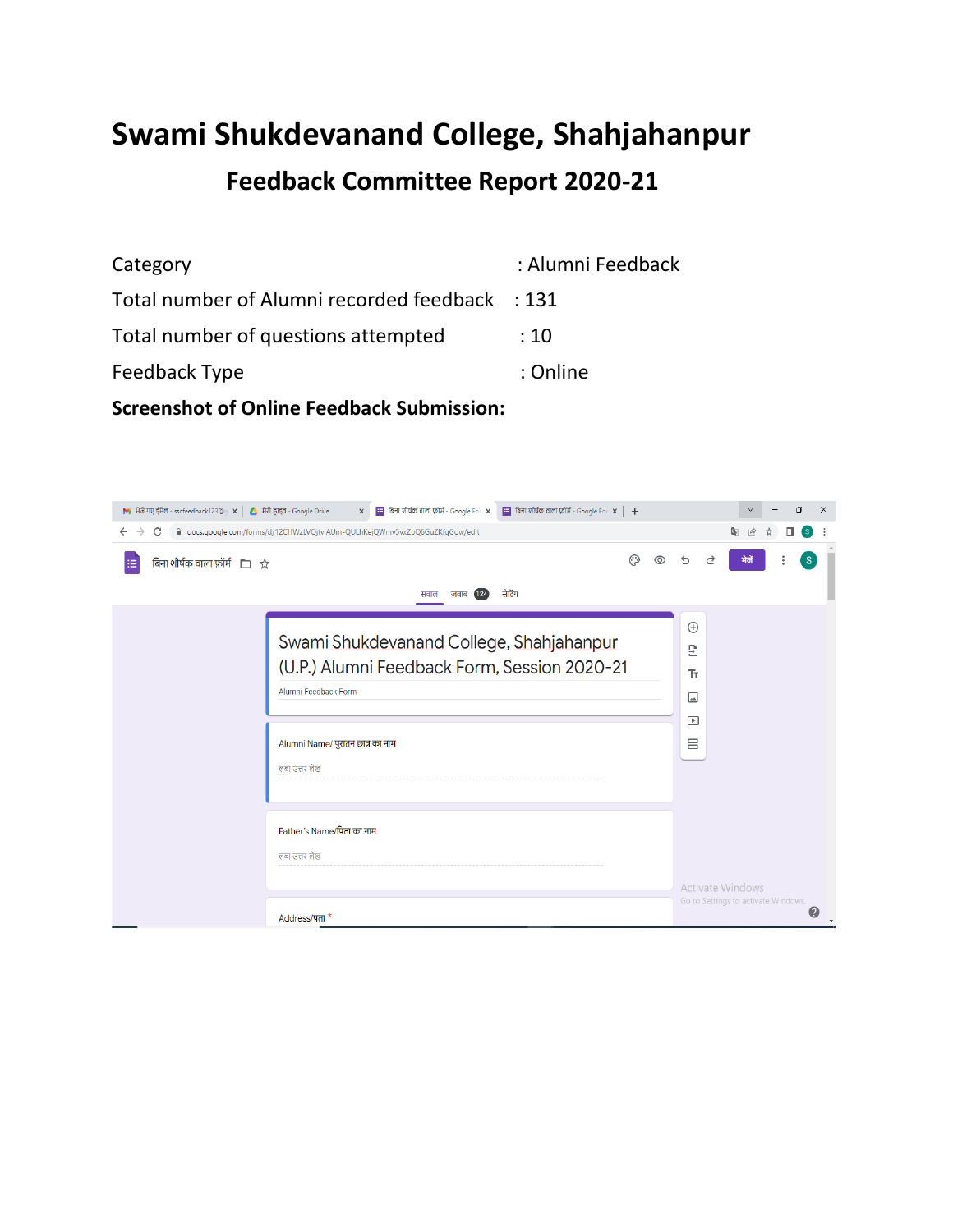| Q.No.          | <b>Nature of Question</b>                                                                                  | <b>Excellent</b><br>(%) | <b>Very</b><br>Good<br>(%) | Good<br>(%) | Average<br>(%) | Poor<br>(%)    |
|----------------|------------------------------------------------------------------------------------------------------------|-------------------------|----------------------------|-------------|----------------|----------------|
| $\mathbf{1}$   | How do you rate development activities<br>organized by the college for overall<br>development of students? | 31                      | 23                         | 34          | 10             | $\overline{2}$ |
| $\overline{2}$ | Rate the handling of your grievances at<br>the college.                                                    | 21                      | 33                         | 29          | 13             | $\overline{a}$ |
| 3              | Rate the adequacy of teaching learning<br>resources available in the college.                              | 26                      | 32                         | 31          | 10             | $\mathbf{1}$   |
| $\overline{4}$ | Rate the infrastructure and work culture<br>of library and laboratory.                                     | 27                      | 27                         | 32          | 10             | $\overline{4}$ |
| 5              | Rate the washroom and drinking water<br>facilities available in the college.                               | 25                      | 32                         | 32          | 9              | $\overline{2}$ |
| 6              | Rate the cooperation of the facilities<br>and administrative staff during your stay<br>at the college.     | 30                      | 25                         | 30          | 11             | $\overline{4}$ |
| $\overline{7}$ | Rate the guidance and counseling<br>facilityat the college                                                 | 31                      | 27                         | 28          | 11             | 3              |

## **Tabular Analysis of Alumni Feedback Response:**

## **Graphical Analysis of Alumni Feedback Response:**

| Q.  | Excellent (%) | Very Good (%) | Good (%) | Average (%) | Poor |
|-----|---------------|---------------|----------|-------------|------|
| No. |               |               |          |             | (%)  |
| 1   | 31            | 23            | 34       | 10          |      |
| 2   | 21            | 33            | 29       | 13          | 4    |
| 3   | 26            | 32            | 31       | 10          |      |
| 4   | 27            | 27            | 32       | 10          | 4    |
| 5   | 25            | 32            | 32       | 9           |      |
| 6   | 30            | 25            | 30       | 11          | 4    |
|     | 31            | 27            | 28       | 11          | 3    |